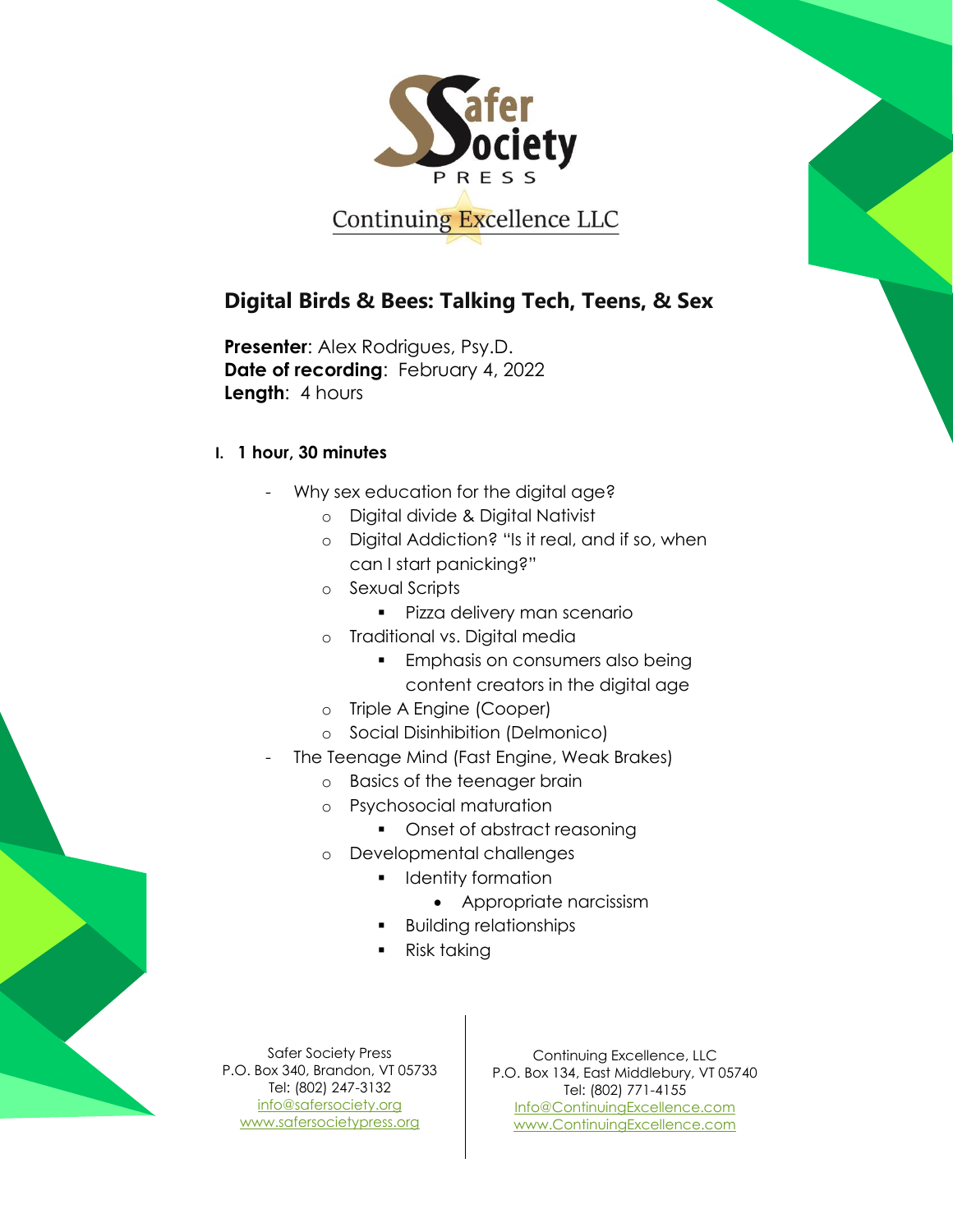## **II. 1 hour, 15 minutes**

- High Sexual Media Diets and Sexual Behavior
- Social Media Sites
- **Sexting** 
	- o Facilitating healthy flirting via apps and text
	- o Determining sexual deviance motivations vs.
	- inappropriate sexual behaviour
	- o Non-legal system remedies
- **Gaming** 
	- o Twitch
- Dating Apps
- Pornography
- Pitfalls on the net
	- o "*Drama*" (cyberbullying)
	- o Domestic violence in the digital age (cyberstalking)
	- o Sextortion (Thorn Institute)
	- o Catfishing
	- o Online Grooming
	- o Darknet
	- o Doxing
	- o Revenge Porn

## **III. 1 hour, 15 minutes**

- TEAMS Approach
	- o Triage
	- o Education
		- Commonsense
		- **Be Internet Smart (Google)**
		- NCMEC
		- Center for Humane Technology
	- o Assessment
		- **American Pediatric Screener**

Safer Society Press P.O. Box 340, Brandon, VT 05733 Tel: (802) 247-3132 [info@safersociety.org](mailto:info@safersociety.org) [www.safersocietypress.org](http://www.safersocietypress.org/)

Continuing Excellence, LLC P.O. Box 134, East Middlebury, VT 05740 Tel: (802) 771-4155 [Info@ContinuingExcellence.com](mailto:Info@ContinuingExcellence.com) [www.ContinuingExcellence.com](http://www.continuingexcellence.com/)